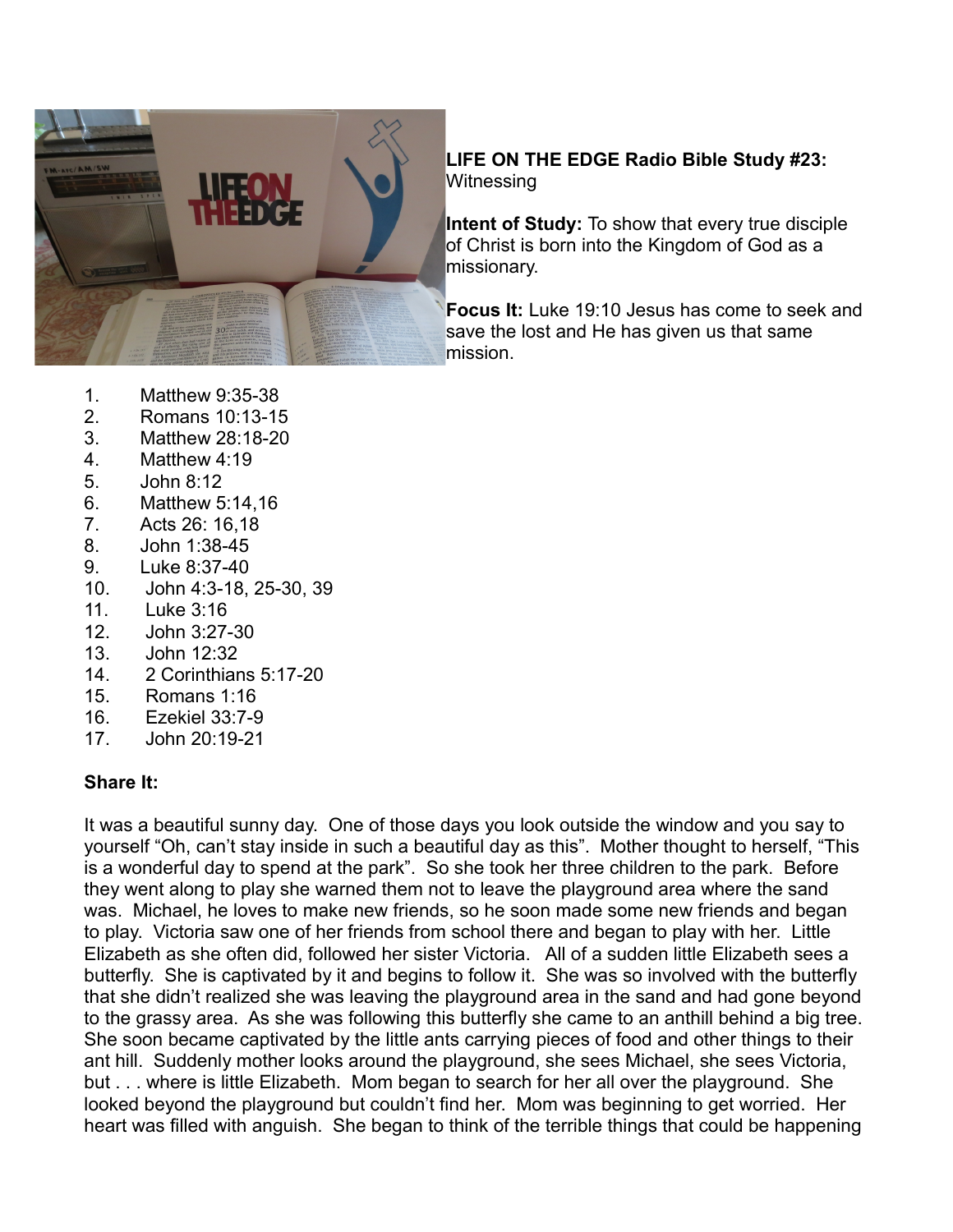to Elizabeth. "Michael have you seen Elizabeth". "She is with Victoria" he replied. "Victoria where is Elizabeth". "She . . . well, she was here a little bit ago. I don't know where she went." Michael and Victoria became worried about their little sister Elizabeth and they join mom in the search. Meanwhile Elizabeth didn't realized she had gone beyond the protection of her mother; she had no idea the danger she had placed herself into. Mom, Michael and Victoria continue to search until they found Elizabeth and brought her safely to her mothers protection.

There is a Father in heaven who has lost His children. His heart is filled with anguish and pain much deeper than this mother could ever fill. Are we like Michael and Victoria going to join in the search for our brothers and sisters or are we going to continue playing while our brethren our out of God's protection where their lives are at stake? It could be your son, daughter, mother, father, ...will you help God find His children?

*1.* **Matthew 9:35-38** - Jesus had compassion on the multitudes. Do you have compassion on the multitudes?

Why was he so concern about the fact that there were not enough laborers?

*2.* **Romans 10:13-15 -** Salvation is in Jesus, and how are they going to receive salvation if they do not know Him, and how are they going to know Him if no one tells them of Him?

Who are the laborers?

*3.* **Matthew 28:18-20** - Who is Jesus sending out as laborers? His disciples Was He referring just to the 12 disciples? No, to all His disciples through out the ages How do we know that? "I am with you always, even unto the end of the world" Has the world ended? No. Are those 12 disciples alive today? No. Then he must be talking to you and me, to all who through the ages have chosen to follow Him.

Many times fear of not having the ability to do the work is what keeps us from doing it, but Jesus gives us words of encouragement here . . . "ALL power is given unto me in heaven and in earth." and His very next words are "Go ye therefore" When He sends us, His power goes with us. Who are we to go to? *All nations, everyone* What are we to do? *Teach them all that Jesus has commanded.* 

Can we call ourselves followers of Christ and not take part in the work of saving souls?

*4.* **Matthew 4:19** - "Follow me, and I will make you fishers of men." If we follow Him what does Jesus says He will do? Make us fishers of men. In other words soul winners. Then if we are not soul-winners what does that say? We are not following Him!

Think about it, Jesus' life was all about saving souls. If we are following Him, we will be doing the same thing. Can we be close to Jesus without taking part in His work?

*5.* **John 8:12 - "**I am the light of the world"

What does He says about those that follow Him? shall not walk in darkness Let's look at it more clearly . . .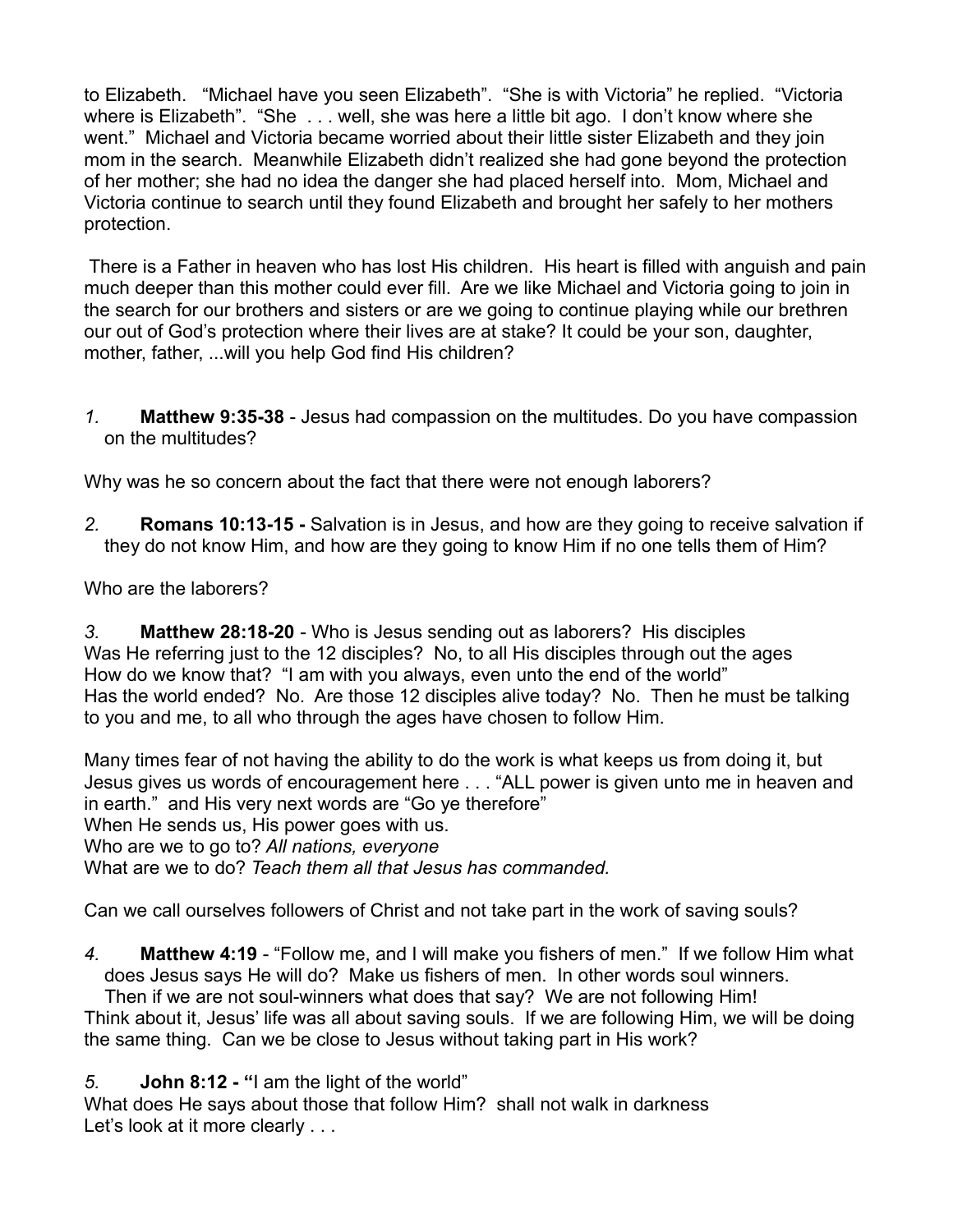*6.* **Matthew 5:14,16 -** "Ye are the light of the world" "Let your light so shine . . ." What does God calls us here? light. If we follow Him we will become light as He is light. What happens when we become light and let our light shine?

## *7.* **Acts 26:16-18 -** We will turn others from darkness into light.

Notice that Jesus said: "I have appeared unto thee for this purpose, to make thee a minister and a witness" When Jesus comes into our lives He makes us witnesses. Witnesses of what? of the things we have seen. Our experience with God, that we have learned and experienced from God.

Let's look at some examples in the Bible of people who when Jesus appeared unto them they became witnesses for Him.

### *8.* **John 1:38-45 - Andrew and Phillip**

### **vs. 38-42**

After Andrew saw Jesus who did he tell? His brother.

### **vs. 43-45**

After Philip meets jesus who did he tell? His friend.

Let's look at another example . . .

#### *9.* **Luke 8:37-40**

Who did he witness to? everyone in the city.

Tell everyone you know, your neighbors, people you work with, your hair dresser, your banker, the person who takes care of you at the store . . . EVERYONE

# *10.* **John 4:3-18, 25-30, 39**

#### **vs. 3-4**

It says he MUST needs to go through Samaria. Where there no other way to get to Galilee? Why must Jesus go through Samaria? He had a divine appointment.

# **vs. 5-9**

We must not let the differences keep us from witnessing

#### **vs. 10-18**

There is no secrets for God. Nothing can be hidden from Him.

#### **vs. 25-30**

The woman "left her waterpot" and went to the city and told the men, "come see"

#### **vs. 39**

As a result of her faithful witnessing many in that city believed in Jesus

Let us look at one more example . . . We are going to look at John the Baptist. John was chosen for a very special purpose. He was a very powerful witness. What made His witnessing so powerful? Let's see.

*11.* **Luke 3:16 -** "one mightier than I commeth". Hold that thought, now let us go to . . .